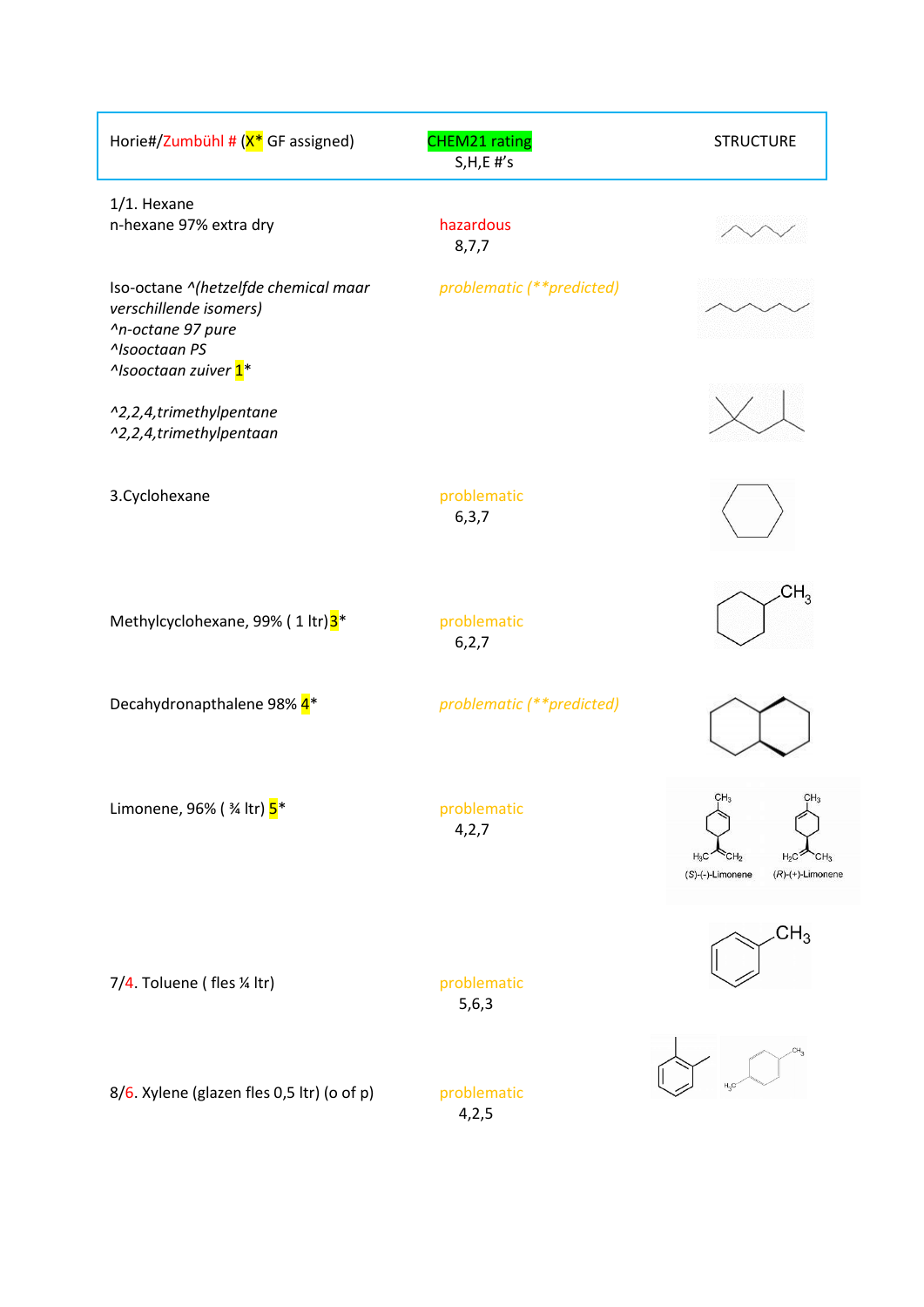| Methylcyclohexane 13 <sup>*</sup>                                           | problematic<br>6, 2, 7                 | CH <sub>3</sub>                |
|-----------------------------------------------------------------------------|----------------------------------------|--------------------------------|
| 18/17. Chloroform                                                           | highly hazardous<br>2,7,5              | СI<br>$H - C - C$<br>СI        |
| 23. 1,1,2, trichloroethane<br>9. 1,1,1 trichloroethane                      | hazardous (**predicted)                |                                |
| 30. Diethylether                                                            | highly hazardous<br>10, 3, 7           | $H_3C$<br>CH <sub>3</sub><br>Ο |
| 44. 1methoxy2propanol<br>Methoxyproxitol (around 43)<br>47/14. Ethylacetate | hazardous (**predicted)<br>recommended | OH                             |
| Ethylacetate for analyses                                                   | 5,3,3                                  | Ethyl acetate                  |
| 49/16. Butylacetate                                                         | recommended<br>4,2,3                   | ЮH                             |
| Benzyl alcohol<br>$57*$                                                     | problematic<br>1, 2, 7                 |                                |
| 63/28. Acetone                                                              | recommended<br>5,3,5                   |                                |
| 64/26. Methylethylketone<br>Butanone isomer. Ethylmethylketon               | recommended<br>5,3,3                   |                                |
| 67/18 Icohutylmathylkatone                                                  | recommended                            |                                |

67/18. Isobutylmethylketone recommended<br>
Hexone isomer 4,2,3 **Hexone isomer**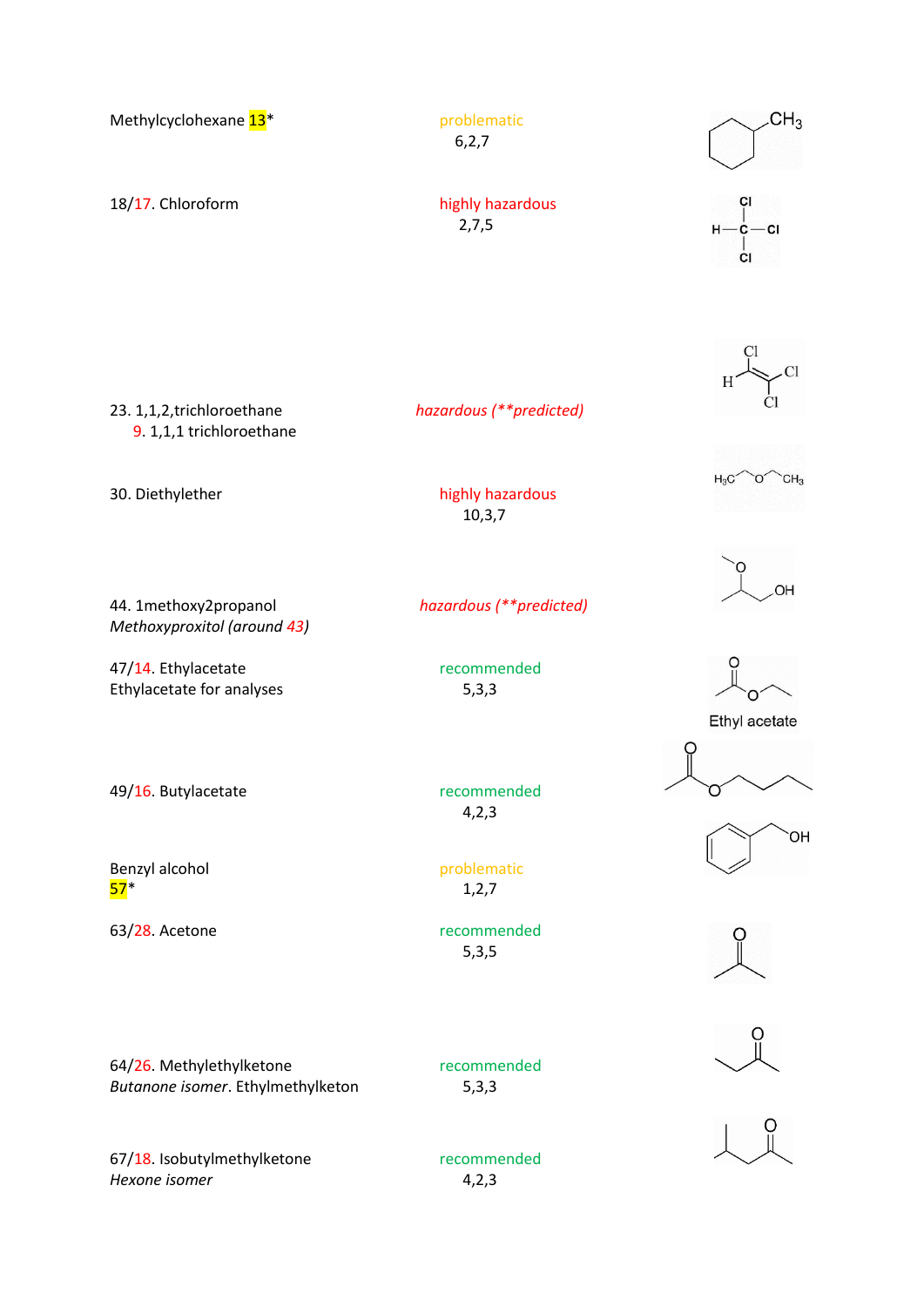| 74/48. Methanol                                     | recommended (AD)<br>4,7,5 | $HO$ — $CH3$                                                             |
|-----------------------------------------------------|---------------------------|--------------------------------------------------------------------------|
| 75/44. Ethanol 99,8%                                | recommended<br>4,3,3      | H<br>H<br>$H - \dot{\zeta} - \dot{\zeta} - O H$                          |
| 76/39 2-Propanol (isopropanol)                      | recommended<br>4,3,3      | OH<br>$H_3C$<br>CH <sub>3</sub>                                          |
| 77/42. 1-Propanol                                   | problematic<br>4,4,3      | $H = \frac{1}{6} - \frac{1}{6} - \frac{1}{6} - \text{OH}$<br>н<br>н<br>H |
| 78/32. 1-butanol 99+%<br>specific isomer butanol 38 | recommended<br>3,4,3      | ЮH                                                                       |
| 105/29. 1methyl 2pyrrolidinone                      | hazardous (**predicted)   | $H_3C -$                                                                 |
| Diethanolamine<br>$111*$                            | hazardous (**predicted)   | $HO. \t\t\sim \t\sim$<br>−O⊦<br>$\frac{N}{H}$                            |
| 114. Triethanolamine                                | hazardous<br>6, 7, 3      | HO<br>OH                                                                 |
| 117/31. Dimethylformamide                           | hazardous<br>3, 9, 5      | $N$ <sup>CH<sub>3</sub><br/>CH<sub>3</sub></sup>                         |